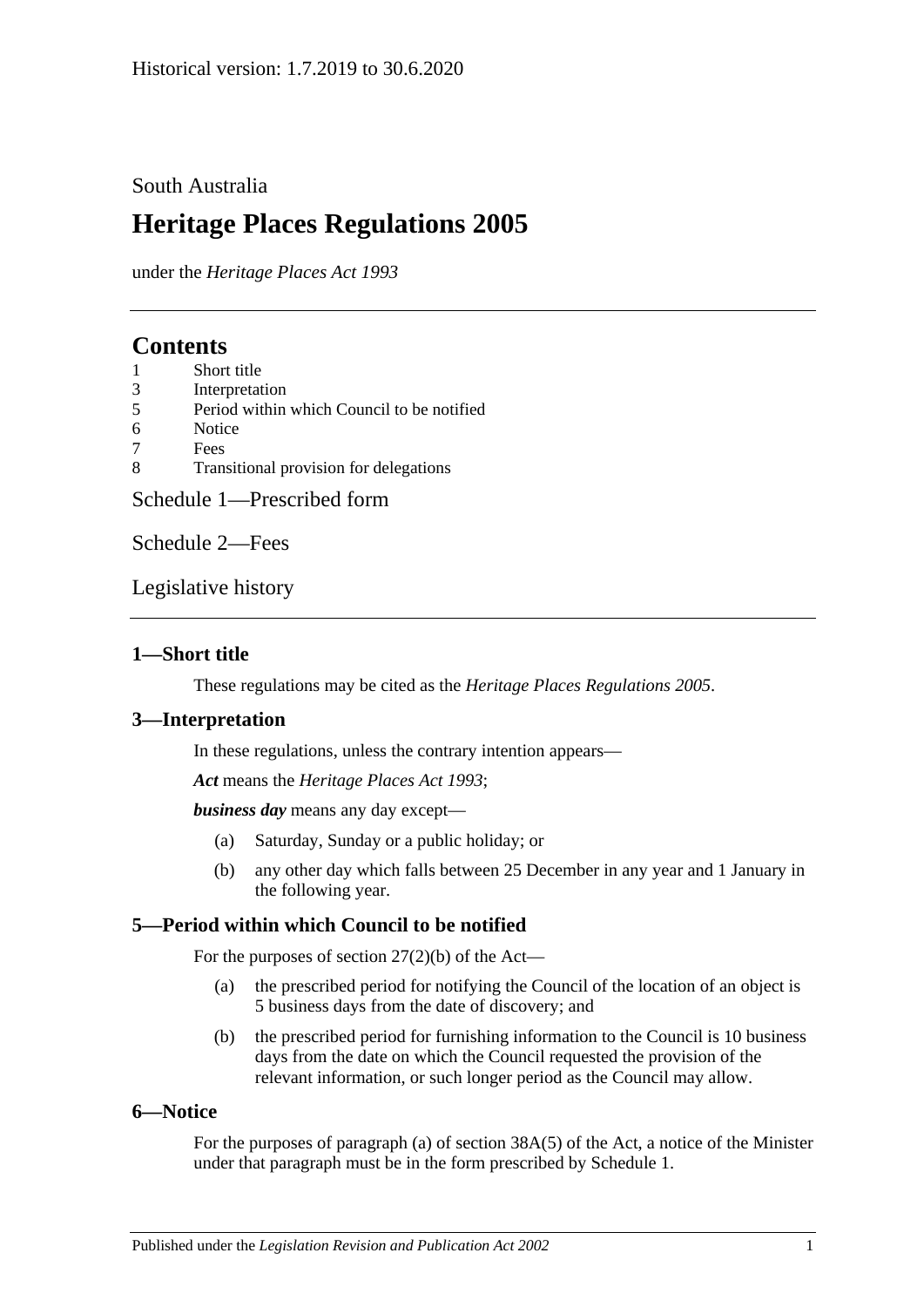### <span id="page-1-0"></span>**7—Fees**

- (1) The fees set out in Schedule 2 are payable to the Council.
- (2) The Council may waive or reduce a fee if satisfied that it is appropriate to do so in a particular case.

### <span id="page-1-1"></span>**8—Transitional provision for delegations**

A delegation made by the State Heritage Authority may continue to operate as if it were a delegation made by the Council until that delegation is varied or revoked by the Council.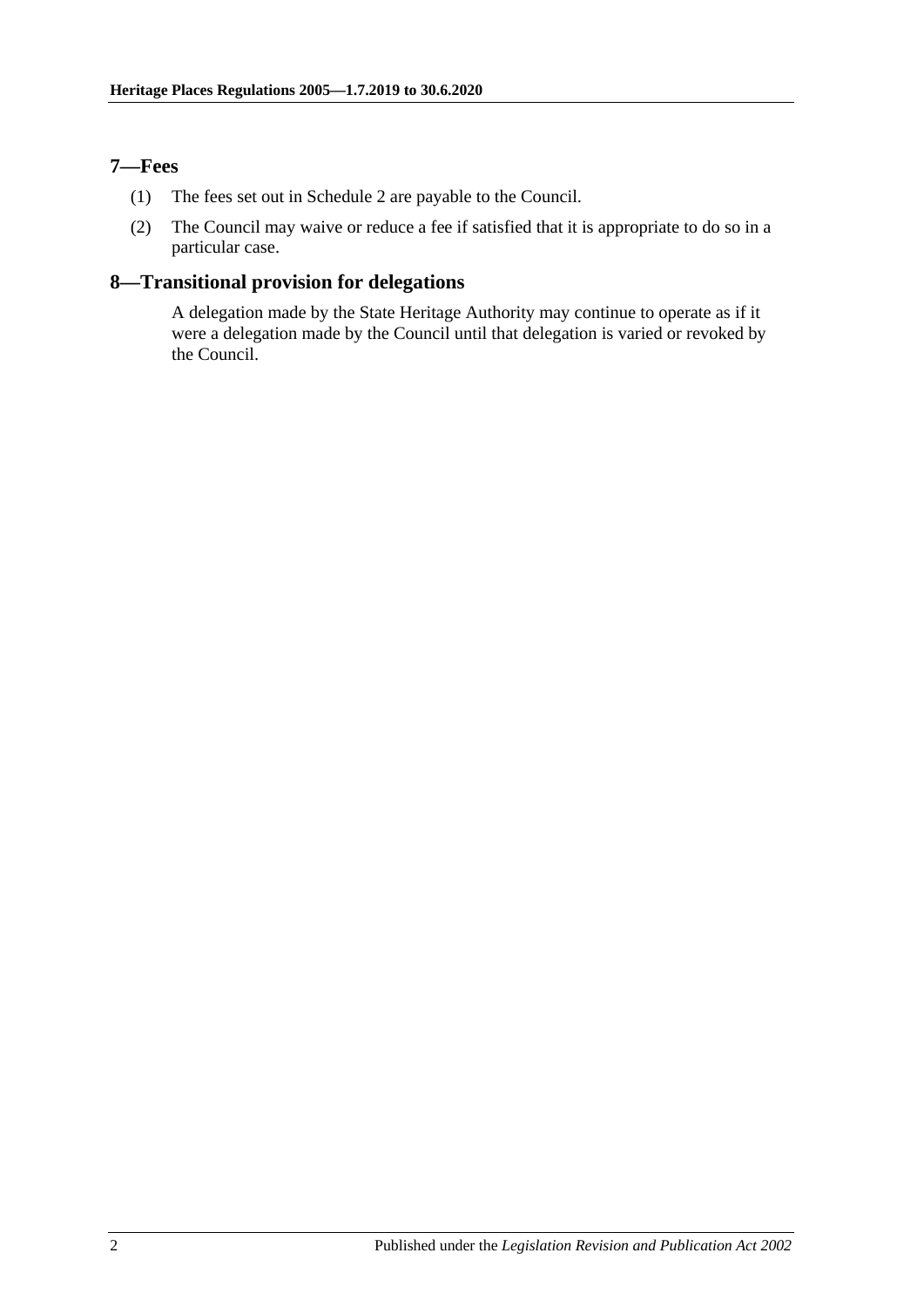File No

## <span id="page-2-0"></span>**Schedule 1—Prescribed form**

### Heritage Places Act 1993

NOTICE for the purposes of section 38A(5) of the Act

| <b>PART A-Notice</b>                                                                    |  |               |                 |  |
|-----------------------------------------------------------------------------------------|--|---------------|-----------------|--|
| To:                                                                                     |  |               |                 |  |
| Title: Mr/Mrs/Ms                                                                        |  | Last<br>Name: | Given<br>Names: |  |
| Company Name<br>(if applicable):                                                        |  |               |                 |  |
| Postal Address:                                                                         |  |               |                 |  |
| Street Address (if different<br>from above) or other<br>information relevant to service |  |               |                 |  |

- $\mathbf{1}$ It is alleged that you have engaged in conduct in contravention of the Heritage Places Act 1993 ("the Act"). The particulars of the alleged contravention are set out in Part B of this notice.
- $\overline{2}$ The purposes of this notice is to give you the opportunity to elect to be prosecuted for the alleged contravention under section  $38A(5)(a)$  of the Act. If you do not elect to be prosecuted, the Minister, a local council, or any other person acting with the leave of the Environment, Resources and Development Court may commence civil penalty proceedings under section  $38A(1)(c)$  of the Act for the purposes of obtaining an order from the Court that you pay into the South Australian Heritage Fund an amount as a monetary penalty on account of the contravention. In these civil proceedings, any contravention of the Act would only need to be proved "on the balance of probabilities".
- If you elect to be prosecuted rather than facing the civil penalty proceedings, you  $\overline{3}$ must serve a written notice on the Minister within 21 days after service of this notice.
- $\overline{\mathbf{A}}$ The following matters are relevant to the provision of a notice of election to the Minister:
	- $(1)$ The notice must be addressed to the Minister as follows:

### [Insert relevant information]

 $(2)$ You may choose to use the pro forma notice to the Minister attached to this document, or you may inform the Minister by letter if you so wish.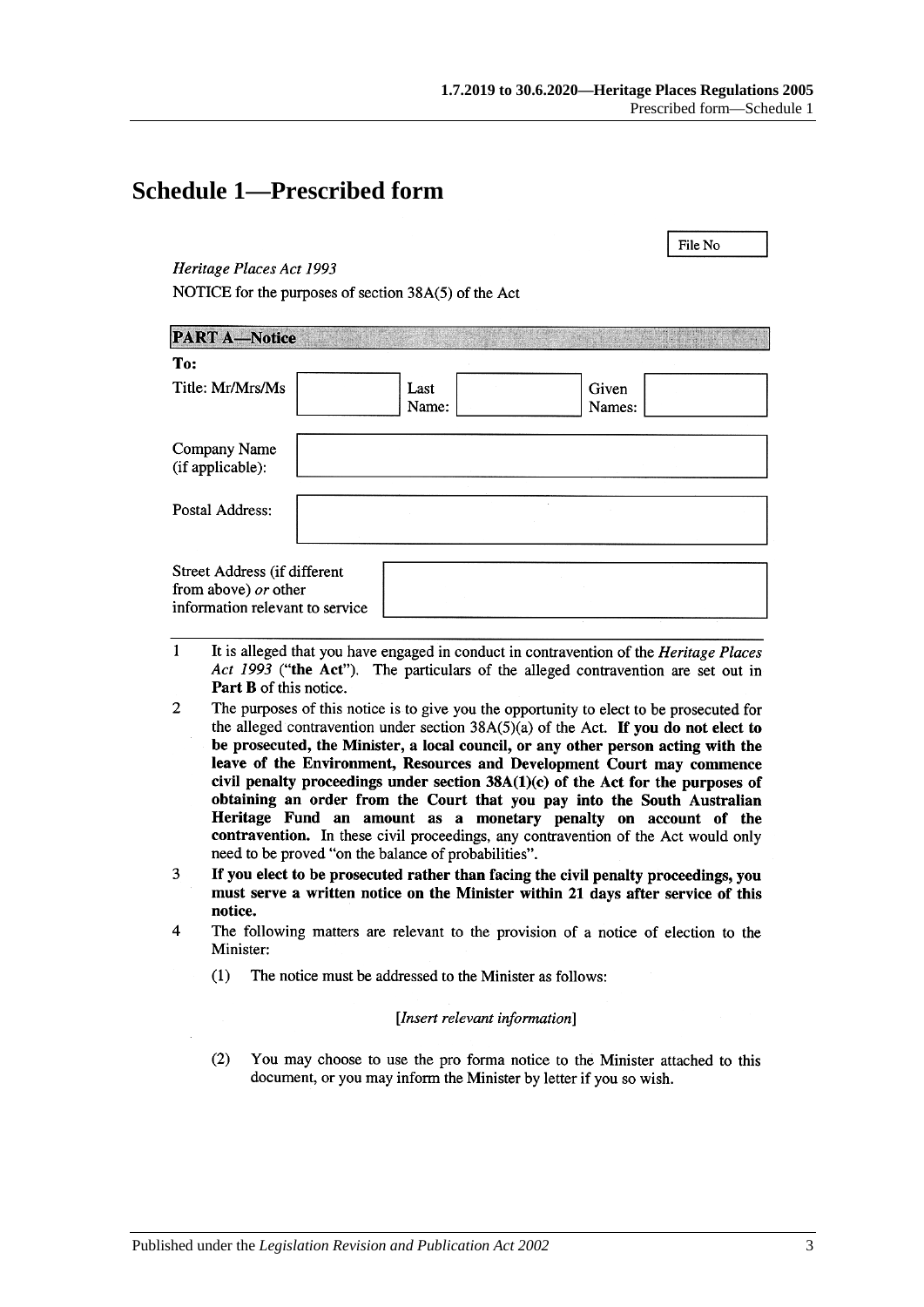- $(3)$ Please quote your name and the File Number shown at the top of this document.
- $(4)$ Act be Additional information about the can obtained from www.environment.sa.gov.au/heritage. Information concerning this Notice can be obtained by telephone from the Manager, Heritage Branch-Telephone [insert relevant number]. There is also some additional general information set out below.
- If you do not respond within 21 days after service of this notice, proceedings  $(5)$ may be commenced to recover the "civil penalty" in the Environment, Resources and Development Court.

| <b>PART B-Particulars of alleged contravention</b> |  |              |  |  |  |
|----------------------------------------------------|--|--------------|--|--|--|
| Name of State Heritage<br>Place (if applicable):   |  | Register No: |  |  |  |
| Address or Location:                               |  |              |  |  |  |
| The details of the contravention are as follows:   |  |              |  |  |  |
|                                                    |  |              |  |  |  |
|                                                    |  |              |  |  |  |
| Issued by:                                         |  | Date:        |  |  |  |

### **PART C-General information**

#### $\mathbf{1}$ Heritage Places Act 1993

The *Heritage Places Act 1993* is an Act to make provision for the identification, recording and conservation of places and objects of non-Aboriginal heritage significance, to establish the South Australian Heritage Council, and for other purposes.

#### $\overline{2}$ **Section 38A-ERD Court**

- Subsection (1) allows an order to be made only where a contravention of the Act  $\bullet$ has occurred.
- Subsection  $(1)(c)$  allows the Court to order a monetary penalty to be paid into the South Australian Heritage Fund on account of the breach. A monetary penalty such as this is sometimes known as a "civil penalty" because it is a financial penalty imposed by a Court in civil proceedings. The penalty is intended as a deterrent.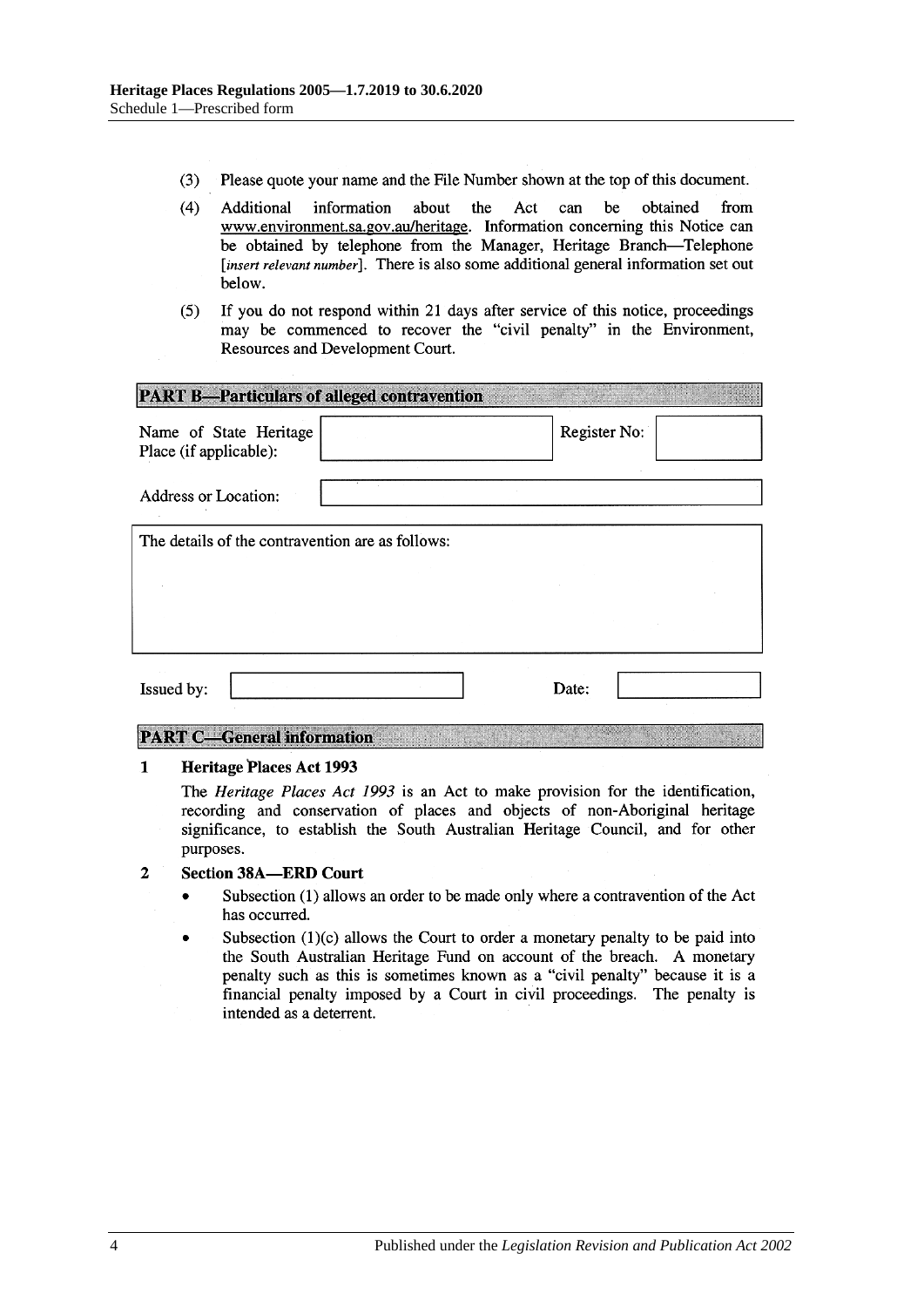- Subsection  $(5)(a)(i)$  imposes limits on the circumstances and manner of application and use of a civil penalty order. A person who is faced with the possibility of a civil penalty may elect to be prosecuted for a criminal offence, which must be proved at the higher standard of "beyond reasonable doubt".
- For the purposes of allowing a person to make an election, the Minister must serve a notice on the person advising the person that he or she may, by written notice to the Minister, elect to be prosecuted for the contravention, and allowing the person not less than 21 days to do so. This is the reason for the service of this notice.
- 3 Proceedings for a civil penalty are stayed if criminal proceedings are started or have already been started against the person for an offence that is the same (or substantially the same) as the conduct alleged to constitute the contravention to which the proceedings relate. They may be resumed if the criminal proceedings do not result in a formal finding of guilty being made against the person.
- $\overline{4}$ If an amount is paid in the civil proceedings, criminal proceedings may not be initiated against the person for an offence constituted by conduct that is the same (or substantially the same) as the conduct alleged to constitute the contravention in relation to which the amount has been paid.

### **Attachment**

### **Notice to the Minister**

I have received a notice from the Minister under section 38A(5)(a) of the *Heritage*  $\mathbf{1}$ Places Act 1993 ("the Act") in connection with the proposed commencement of civil penalty proceedings in respect of a contravention of the Act.

The File No is:

 $\overline{2}$ In accordance with section  $38A(5)(a)$  of the Act I HEREBY GIVE NOTICE that I elect to be prosecuted for the alleged contravention.

| Name in full:                     |  |  |
|-----------------------------------|--|--|
| Signed:                           |  |  |
| Please also print signature here: |  |  |
| Contact details:                  |  |  |
| Date:                             |  |  |

## <span id="page-4-0"></span>**Schedule 2—Fees**

3

 $\overline{4}$ 

- 1 Certified copy of an entry in the Register in relation to a State Heritage Place, or an object identified by the Council under section 14(2) of the Act
- 2 Application for a certificate of exclusion in relation to land zoned "residential" under the relevant Development Plan—

\$35.75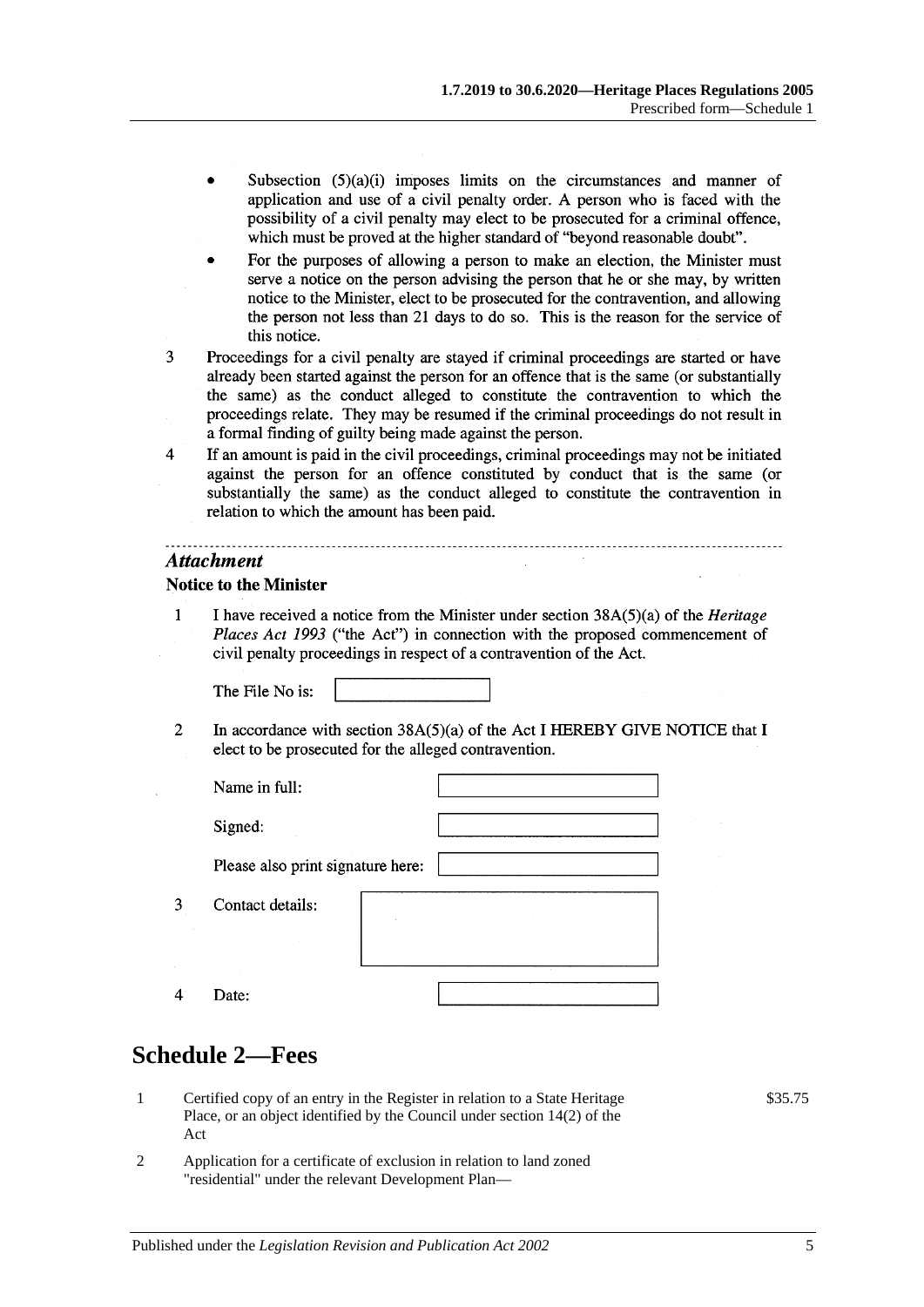|   | (a) | initial application fee<br>plus                                          | \$177.00                                           |
|---|-----|--------------------------------------------------------------------------|----------------------------------------------------|
|   | (b) | if the Council determines to invite public submissions                   | \$1 607.00                                         |
|   |     | Application for a certificate of exclusion in relation to any other land | 5% of Valuer-General's<br>assessment of site value |
| 4 |     | Application for a permit under Part 5 Division 1 of the Act              | \$177.00                                           |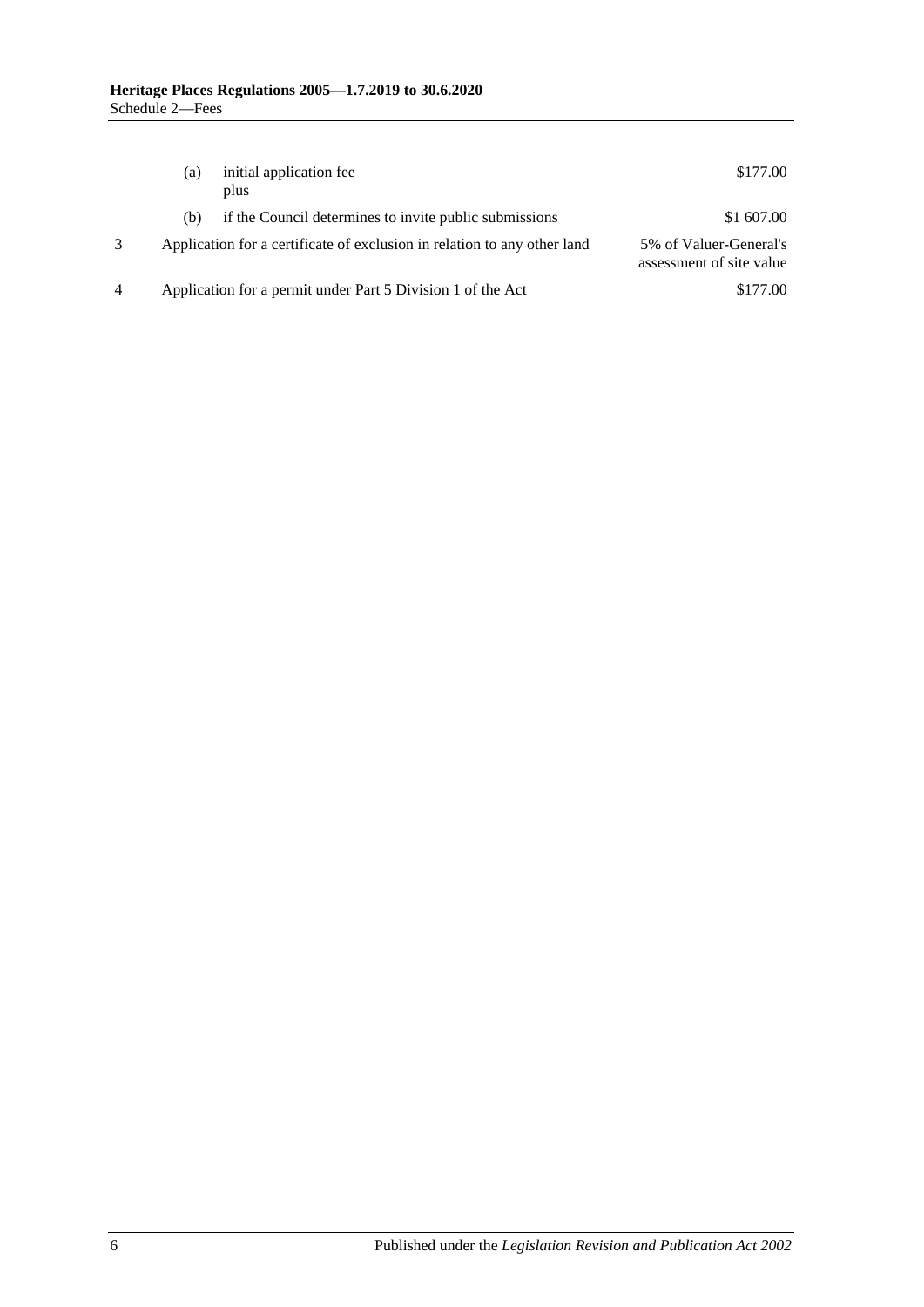# <span id="page-6-0"></span>**Legislative history**

### **Notes**

- Please note—References in the legislation to other legislation or instruments or to titles of bodies or offices are not automatically updated as part of the program for the revision and publication of legislation and therefore may be obsolete.
- Earlier versions of these regulations (historical versions) are listed at the end of the legislative history.
- For further information relating to the Act and subordinate legislation made under the Act see the Index of South Australian Statutes or www.legislation.sa.gov.au.

### **Revocation of regulations**

The *Heritage Places Regulations 2005* will be revoked by Sch 2 of the *Heritage Places Regulations 2020* on 1.8.2020.

## **Legislation revoked by principal regulations**

The *Heritage Places Regulations 2005* revoked the following:

*Heritage Regulations 2005*

## **Principal regulations and variations**

New entries appear in bold.

| Year No  |            | Reference                | Commencement     |
|----------|------------|--------------------------|------------------|
| 2005     | 240        | Gazette 17.11.2005 p3978 | 17.11.2005: r 2  |
| 2006     | 81         | Gazette 15.6.2006 p1706  | $1.7.2006$ : r 2 |
| 2007     | 156        | Gazette 7.6.2007 p2555   | $1.7.2007:$ r 2  |
| 2008     | 130        | Gazette 5.6.2008 p2125   | $1.7.2008:$ r 2  |
| 2009     | 121        | Gazette 4.6.2009 p2567   | 1.7.2009: r2     |
| 2010     | 91         | Gazette 10.6.2010 p2784  | $1.7.2010$ : r 2 |
| 2011     | 69         | Gazette 9.6.2011 p2088   | $1.7.2011:$ r 2  |
| 2012     | 74         | Gazette 31.5.2012 p2320  | $1.7.2012$ : r 2 |
| 2013     | 67         | Gazette 6.6.2013 p2145   | $1.7.2013$ : r 2 |
| 2014     | 173        | Gazette 19.6.2014 p2745  | $1.7.2014$ : r 2 |
| 2014 259 |            | Gazette 30.10.2014 p6236 | 31.12.2014: r 2  |
| 2015     | 129        | Gazette 18.6.2015 p2731  | $1.7.2015$ : r 2 |
| 2016     | 94         | Gazette 23.6.2016 p2239  | $1.7.2016$ : r 2 |
| 2017     | 170        | Gazette 22.6.2017 p2457  | $1.7.2017:$ r 2  |
| 2018     | 121        | Gazette 21.6.2018 p2332  | $1.7.2018$ : r 2 |
| 2019     | <b>113</b> | Gazette 13.6.2019 p1973  | 1.7.2019: r2     |
| 2020     | 195        | Gazette 4.6.2020 p3067   | $1.7.2020:$ r 2  |